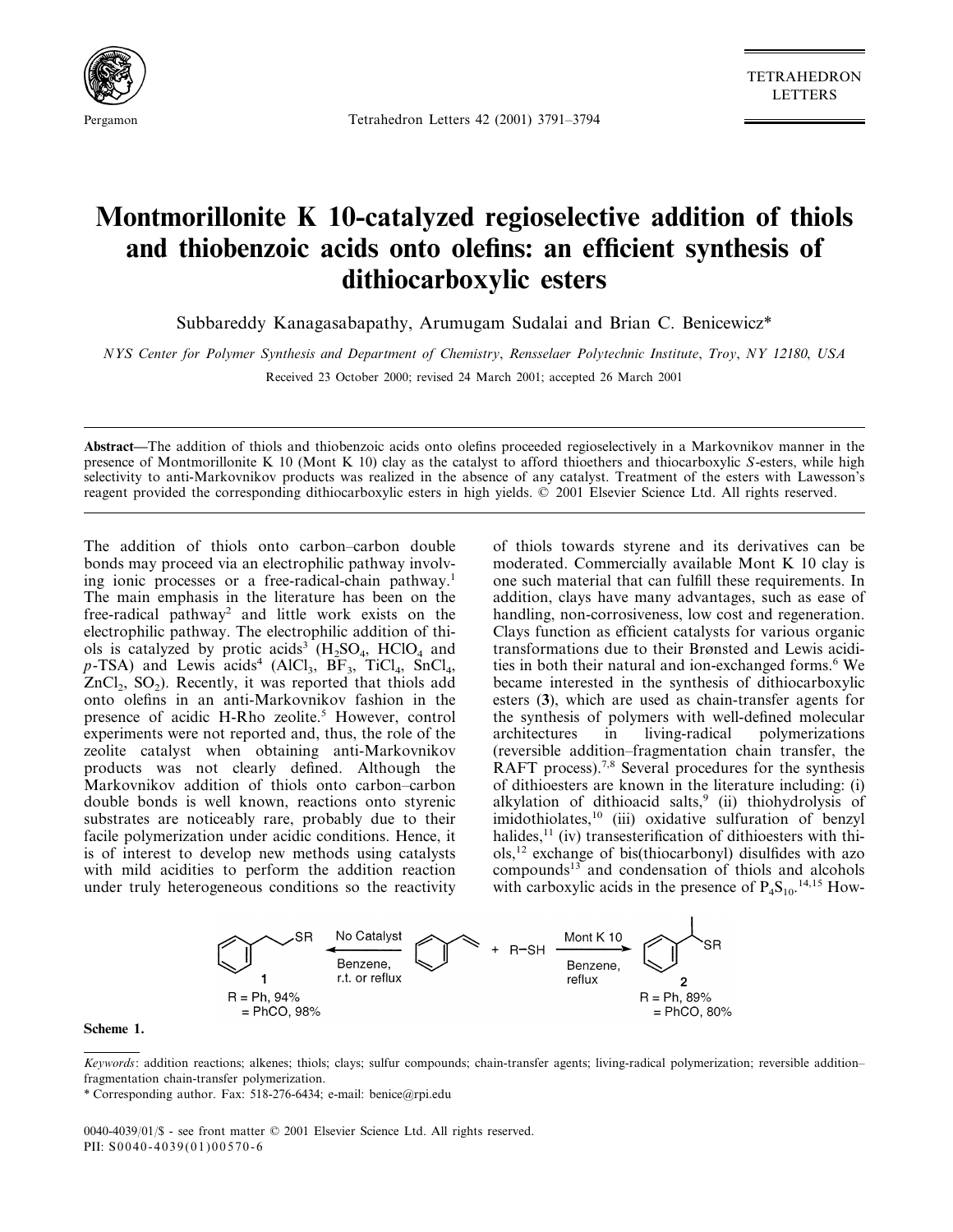ever, they suffer from drawbacks such as expensive reagents, use of basic conditions and incompatibility of reactive functional groups (e.g.  $NO<sub>2</sub>$ , CN) under Grignard conditions. In this paper, we report the preparation of thiocarboxylic *S*-esters from olefins and thiobenzoic acids in the presence and absence of clay catalysts giving rise to Markovnikov and anti-Markovnikov addition products, respectively (Scheme 1).

Table 1 presents the results of the regioselective addition of thiophenol and thiobenzoic acid onto styrene both in the presence and absence of catalysts. For example, in the absence of any catalyst, the S-H addition takes place in an anti-Markovnikov fashion leading to the linear structure **1** in high yields. However, in the presence of Lewis acid-type catalysts, such as clays (e.g. AlCl<sub>3</sub>, etc.), the S-H addition onto C=C proceeded in a Markovnikov manner giving branched structure **2** in high yields. A search of the literature revealed the lack of a systematic study carried out to establish the nature of the products resulting from the addition of thiophenol to olefins *in the absence of a catalyst*. 16

Table 2 shows the results of the regioselective addition of thiophenol and thiobenzoic acid onto various olefins in the absence of any catalyst. All reactions were carried out in nitrogen using freshly distilled reagents to eliminate oxygen and peroxide impurities, respectively.

Surprisingly, the addition of both thiophenol and thiobenzoic acid onto alkenes takes place in an anti-Markovnikov fashion leading to linear structures **1** either at 25 or 80°C with high conversions (>90%). To obtain more information on the nature of the intermediate, an experiment was carried out in the presence of galvinoxyl radical as a spin trap at 25°C under nitrogen. However, the addition reaction still proceeded to give a linear structure in high yields, thus eliminating the possibility of involvement of radical species. The formation of anti-Markovnikov products may be explained by presuming that the addition of S-H onto  $C=C$  bonds takes place in a concerted manner with steric factors controlling the regioselectivity.

Table 3 presents the results of the addition of various thiols and thiobenzoic acids onto a variety of olefins in the presence of Mont K 10 clay as the catalyst in refluxing benzene. Toluene was also used with equivalent results. Evidently, the addition of thiols or thioacids onto olefins in the presence of a clay catalyst proceeded largely in a Markovnikov fashion. However, in the case of aliphatic olefins (entries 12 and 13), considerable amounts of linear structures (30%) are formed. Also, poor selectivity to branched structures was observed in the case of 4-bromostyrene. Surprisingly, the addition of thiobenzoic acid onto methylmethacrylate in the absence or presence of acidic, basic or neutral clays gave, almost exclusively, anti-

Table 1. Regioselective addition of thiols/thioacids onto styrene<sup>a</sup>

| Entry | Thiols/thioacids | Catalyst          | Conv. $(\%)^b$ | Product distribution $(\%)^b$ |                   |                     |  |
|-------|------------------|-------------------|----------------|-------------------------------|-------------------|---------------------|--|
|       |                  |                   |                |                               |                   | Others <sup>c</sup> |  |
|       | Thiophenol       | None              | 95             | 97                            |                   |                     |  |
| 2     | Thiophenol       | Mont $K$ 10       | 93             |                               | 80 <sup>d</sup>   | 14                  |  |
| 3     | Thiobenzoic acid | None              | 100            | 98                            | $\hspace{0.05cm}$ |                     |  |
| 4     | Thiobenzoic acid | Mont $K$ 10       | 97             |                               | 89                | 8                   |  |
| 5     | Thiobenzoic acid | Mont KSF          | 89             |                               | 92                | 6                   |  |
| 6     | Thiobenzoic acid | AICl <sub>3</sub> | 96             |                               | 95                |                     |  |

<sup>a</sup> Styrene (10 mmol), thiol/thioacid (10 mmol), catalyst (10% wt), benzene (25 ml), 80°C, 24 h.

<sup>b</sup> Based on GC–MS analysis.

<sup>c</sup> Mixtures of product, uncharacterized.

<sup>d</sup> Identical results were obtained with recovered catalyst in a subsequent experiment.

|  |  |  |  |  |  |  |  | <b>Table 2.</b> Addition of thiols/thioacids onto olefins in the absence of catalyst: formation of anti-Markovnikov products <sup>a</sup> |  |
|--|--|--|--|--|--|--|--|-------------------------------------------------------------------------------------------------------------------------------------------|--|
|--|--|--|--|--|--|--|--|-------------------------------------------------------------------------------------------------------------------------------------------|--|

| Entry | Olefin             | Thiols/thioacids | Temp. $(^{\circ}C)$ | Conv. $(\%)^b$ | Product distribution $(\%)^b$ |   |                          |
|-------|--------------------|------------------|---------------------|----------------|-------------------------------|---|--------------------------|
|       |                    |                  |                     |                |                               |   | Others <sup>c</sup>      |
|       | Styrene            | Thiophenol       | 25                  | 97             | 94                            |   | 4                        |
| 2     | Styrene            | Thiophenol       | 80 <sup>d</sup>     | 99             | 98                            |   | $\overline{\phantom{a}}$ |
| 3     | Styrene            | Thiobenzoic acid | 25                  | 94             | 97                            | - |                          |
| 4     | Styrene            | Thiobenzoic acid | 80 <sup>d</sup>     | 92             | 95                            |   |                          |
| 5     | 1-Hexene           | Thiobenzoic acid | 25                  | 93             | 80                            |   | 15                       |
| 6     | 4-Acetoxystyrene   | Thiobenzoic acid | 25                  | 91             | 85                            |   | 10                       |
| 7     | Methylmethacrylate | Thiobenzoic acid | 25                  | 96             | 93                            |   |                          |

<sup>a</sup> Olefin (10 mmol), thiol/thioacid (10 mmol), benzene (25 ml), 24 h, N<sub>2</sub>. b Based on GC–MS analysis, major products were thoroughly characterized by IR, <sup>1</sup>H and <sup>13</sup>C NMR, and MS analyses.

<sup>c</sup> Mixtures of product, uncharacterized.

<sup>d</sup> 10 h.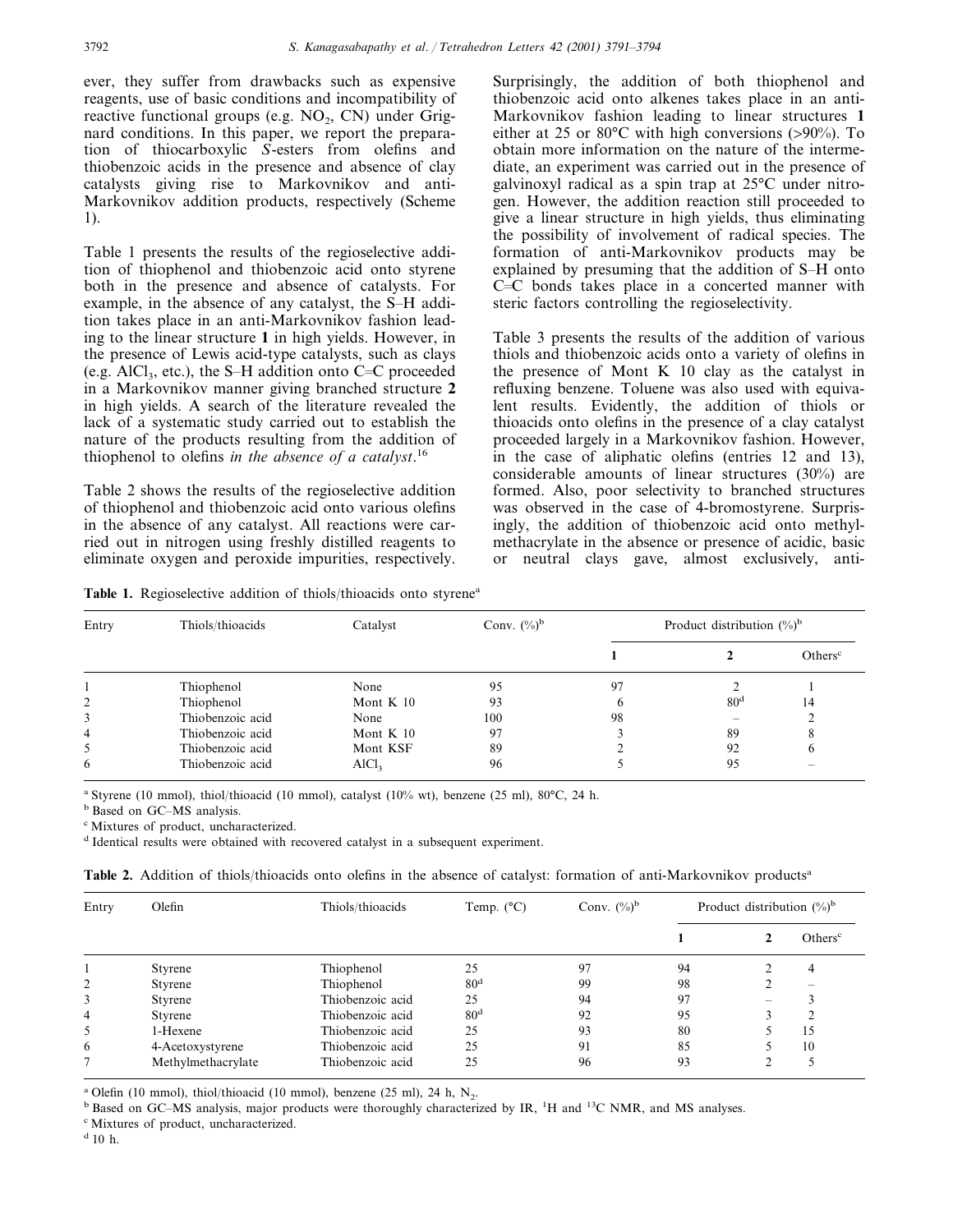**Table 3.** Addition of thiols/thioacids onto olefins in the presence of Mont K 10: formation of Markovnikov products<sup>a</sup>

| Entry | Olefins                 | Thiols/thioacids          | Conv. $(\%)^b$ | Product distribution $(\%)^b$ |    |                     |
|-------|-------------------------|---------------------------|----------------|-------------------------------|----|---------------------|
|       |                         |                           |                |                               |    | Others <sup>c</sup> |
|       | Styrene                 | Thiophenol                | 97             |                               | 89 |                     |
|       | Styrene                 | 2-Methylthiophenol        | 22             |                               | 91 |                     |
| 3     | Styrene                 | $t$ -Butylthiol           | 74             | 31                            | 59 | 10                  |
| 4     | Styrene                 | Thiobenzoic acid          | 93             | <sub>6</sub>                  | 80 | 14                  |
| 5     | Styrene                 | 4-Methoxythiobenzoic acid | 96             | 25                            | 65 | 10                  |
| 6     | Styrene                 | 4-Bromothiobenzoic acid   | 90             |                               | 70 | 25                  |
|       | 4-Methylstyrene         | Thiobenzoic acid          | 76             | 25                            | 41 | 34                  |
| 8     | 4-Methoxystyrene        | Thiobenzoic acid          | 38             |                               | 83 | 15                  |
| 9     | 4-Acetoxystyrene        | Thiobenzoic acid          | 62             | 13                            | 72 | 15                  |
| 10    | 4-Bromostyrene          | Thiobenzoic acid          | 23             | 13                            | 12 | 75                  |
| 11    | $\alpha$ -Methylstyrene | Thiobenzoic acid          | 80             | 8                             | 76 | 16                  |
| 12    | 1-Hexene                | Thiobenzoic acid          | 85             | 30                            | 61 | 9                   |
| 13    | 1-Octene                | Thiobenzoic acid          | 76             | 30                            | 62 | 8                   |

<sup>a</sup> Olefin (10 mmol), thiol/thioacid (10 mmol), Mont K 10 (10% wt), benzene (25 ml), 80°C, 12 h.

<sup>b</sup> Analyzed by GC–MS, major products were thoroughly characterized by IR, <sup>1</sup>H and <sup>13</sup>C NMR, and MS analyses.

<sup>c</sup> Mixtures of product, uncharacterized.



# p-MeOPh (82%), p-BrPh (90%)

## **Scheme 2.**

Markovnikov product. The formation of Markovnikov products can be explained by an initial activation of the olefins by Lewis acid sites present in the clay catalysts that generates the more stable benzylic carbocations. Subsequent attack of the sulfur nucleophile results in the formation of branched structures **2**.

Finally, the reaction of thiol esters **2** with Lawesson's reagent in refluxing toluene affords the dithiocarboxylic esters **3** in excellent purified yields (Scheme 2).

For the highly hindered thiocarboxylic esters, such as that obtained from  $\alpha$ -methylstyrene and thiobenzoic acid (entry 11, Table 3), harsher conditions (dry xylene,  $150^{\circ}$ C, 48 h) resulted in an 82% yield (by GC–MS) of the corresponding dithiocarboxylic ester, which, upon purification by column chromatography (neutral alumina, eluting with 1:1 benzene:chloroform), gave 62% isolated yield.

In summary, we have shown that the addition of  $S-H$ onto  $C=C$  bonds takes place regioselectively giving branched or linear structures depending upon the presence or absence of a Lewis acid catalyst. Subsequent treatment of the thiocarboxylic *S*-esters with Lawesson's reagent provides a new, simple and efficient method for the preparation of branched or linear dithiocarboxylic esters **3** in high yields.

### **Typical experimental procedure**

To a mixture of styrene (2.08 g, 0.02 mol) and Montmorillonite K 10 (208 mg,  $10\%$  wt) in benzene (40 ml) was added thiobenzoic acid (2.76 g, 0.02 mol). The mixture was refluxed for 12 h, cooled and the solid catalyst was removed by filtration. Distillation of benzene gave the crude product, which was further purified by column chromatography (neutral  $A I_2 O_3$ , eluting with toluene). The purity of the monothioester was found to be >99% (GC–MS). Isolated yield: 3.72 g, 77%.

A mixture of the monothioester (2.42 g, 0.01 mol) synthesized above and Lawesson's reagent (2.02 g, 0.005 mol) in toluene (40 ml) was refluxed for 3 h. The progress of the reaction was monitored by GC– MS. After the reaction was complete, it was cooled and the product purified by passing it through a column packed with neutral  $Al_2O_3$  and eluting with toluene. Distillation of toluene gave dithioester (99.2% purity by GC–MS). Yield:  $2.27$  g,  $88\%$ .

### **References**

- 1. Curran, D. P. In *Comprehensive Organic Synthesis*; Trost, B. M.; Fleming, I., Eds.; Pergamon: New York, 1991; Vol. 4, pp. 715–777.
- 2. Griesbaum, K. *Angew*. *Chem*., *Int*. *Ed*. *Engl*. **1970**, 9,